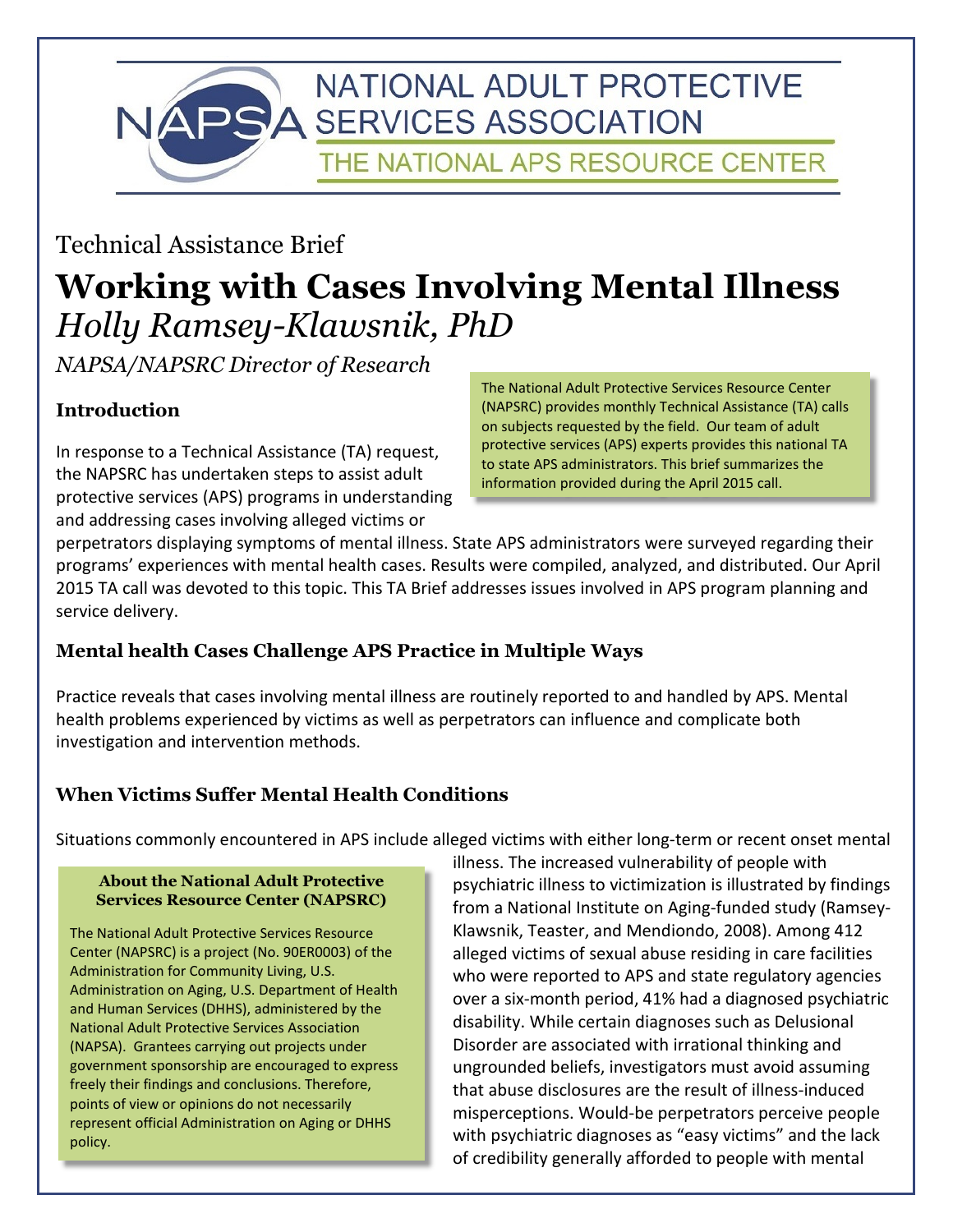health problems increases their vulnerability to abuse. Careful forensic attention is required to distinguish valid disclosures from those resulting from a psychotic thought process.

Cases in which alleged victims display psychiatric symptoms but have no formal diagnosis and have not been clinically evaluated can be even more complex than those in which a mental health diagnosis exists. Intense fear of being psychiatrically labeled and treated, often accompanied by the conviction that there is nothing wrong with their thinking processes, can cause these individuals to be unwilling to undergo clinical evaluation. Additionally, stigma causes many who suffer mental illness and their families to conceal problems and avoid seeking help.

Mental health factors also impact APS practice in the following way: Sustaining abuse can result in multi-faceted, extensive, long-lasting psycho-social trauma. Some victims who were free of mental health symptoms prior to abuse qualify for a mental health diagnosis as an abuse consequence. To illustrate, The MetLife Mature Market study (2011) found that some financial exploitation victims developed depression post-abuse. Burgess, Ramsey-Klawsnik, and Gregorian (2008) demonstrated that older victims of sexual and related abuses experienced the onset of symptoms of Post-Traumatic Stress Disorder including sleep disturbances, incontinence, increased anxiety, crying spells, withdrawal, depressive symptoms, startle reflex, agitation, restlessness, decreased enjoyment in activities, and intrusive memories.

*Illustrative Case* - Mrs. T., age 79, was reported to APS for self-neglect because she made numerous 911 calls seeking police protection from "invaders" whom she believed had taken over the attic of her home. Officers described her as "harmless but deranged." They found no evidence of "the little people" that Mrs. T. claimed had designed a siphoning system to steal the natural gas used to heat her home. Mrs. T.'s delusion (false belief) resulted in her refusal to pay the gas bill, termination of gas service, and no heat in her home in the frigid New England winter. The APS investigation revealed that despite evidence to the contrary, Mrs. T. was convinced that she was being victimized. She was unwilling to consent to an evaluation and dismissed the notion that she could be in need of treatment (adapted from Ramsey-Klawsnik, 2008).

# **When Perpetrators are Mentally Ill**

Psychiatric problems displayed by perpetrators may represent long-term diagnosed or undiagnosed conditions or recent onset accompanied by significant behavior changes. Assisting victims who love, are loyal to, and want to protect an ill but dangerous family member who abuses them is particularly fraught with challenges. These victims often experience a combination of strong emotional attachment to, and perceived duty to protect and care for, mentally ill kin. Some victims find ways to minimize the danger their disturbed family member creates while others have few if any viable options for self-protection.

# **Crises are Common in the Lives of People who are Mentally Ill**

Like physical illness, mental illness contributes to high stress in the lives of those afflicted and their significant others. Simultaneously, many forms of mental illness reduce effective coping and problem-solving strategies. Crises are normal in the lives of people who are psychiatrically ill, and particularly so for those with serious mental illness (SMI) such as Schizophrenia and other psychotic disorders, Bipolar disorders, and Major Depressive Disorders. SMI results in serious functional impairment that substantially interferes with or limits one or more major life activity such as earning a living, managing a home and money, and getting along with others. Long-term and specialized services (such as medication and case management and housing support) are typically required to help people with SMI remain stable and effectively meet basic and interpersonal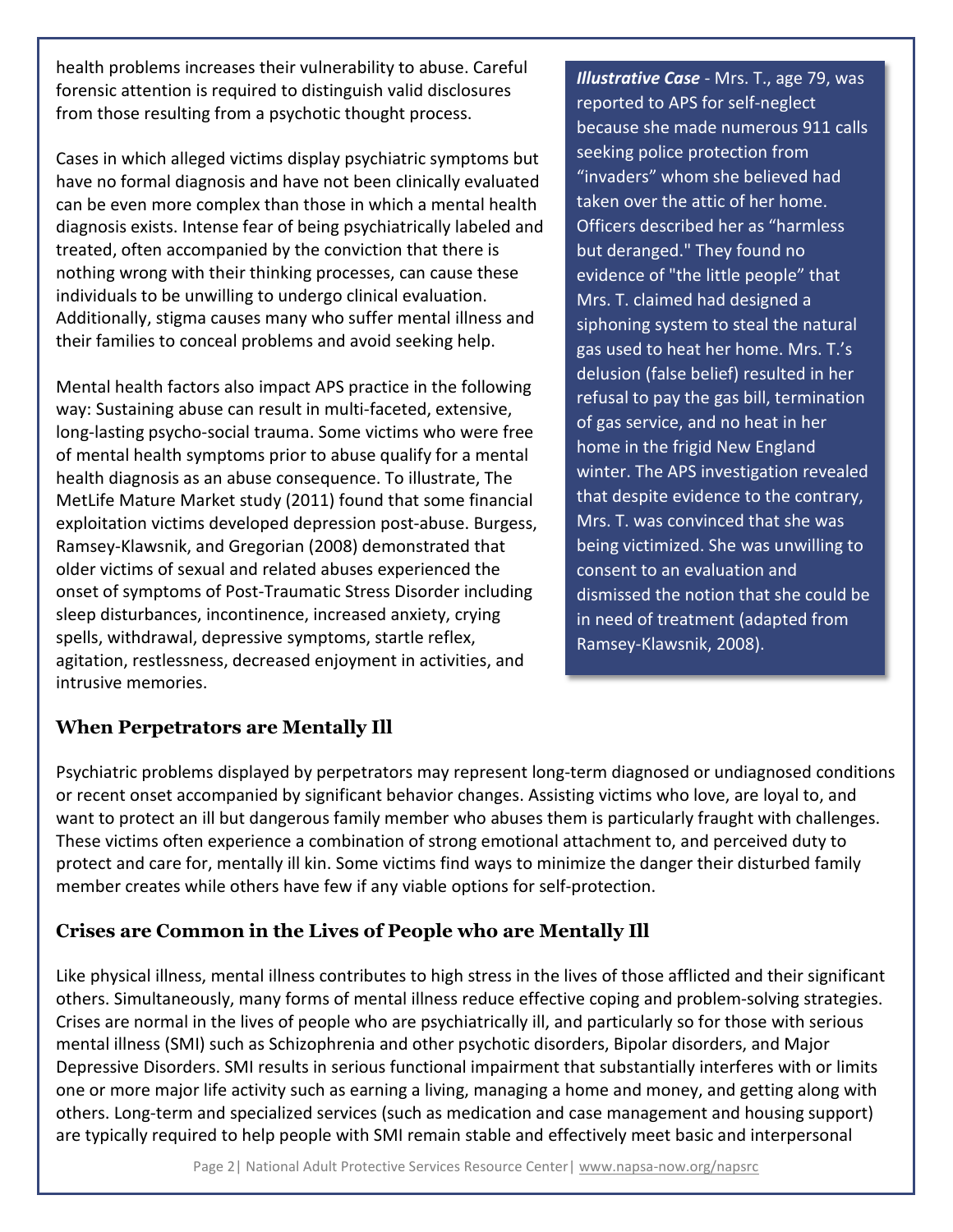*Illustrative Case* - Mrs. Evelyn W. has been referred to APS on several occasions by family members concerned about her safety due to the presence of her son, Lester, age 56, in her home. He is chronically unemployed, has no income or home of his own, and no friends. He is addicted to alcohol, clinically depressed and exhibits temper outbursts and behavioral problems. Over the years, he has received brief periods of psychiatric treatment. Evelyn tolerates Lester living with her but is distressed by his drinking and bizarre behavior including covering the walls of his bedroom with sexualized drawings. When drinking he becomes sexually offensive and frightening. It was easier for Evelyn to get by on her limited income during the months when Lester wasn't living with her eating her food and demanding money for alcohol and cigarettes. APS previously helped Evelyn to evict Lester but she is reluctant to again take this step fearing that he will die on the streets or be incarcerated (adapted from Ramsey-Klawsnik, 2006).

needs. Personal and family crises are more frequent and severe without specialized and ongoing support and treatment. When there are no services in place, mental health crises are often referred to APS, especially if self-neglect or dangerous acting out towards other vulnerable adults occurs.

#### **Challenges Faced by APS**

Herein lies a major problem: APS programs and their staff are not typically trained or equipped to deal with mental illness. APS is not designed or funded as a mental health emergency service. It not only lacks the resources, it lacks the legal authority to coerce public or private care systems to take responsibility for people in crisis requiring psychiatric and related services. Additionally and significantly, APS staff cannot coerce clients into submitting to psychiatric services. Involuntary mental health commitment can be obtained only in very limited circumstances and by specified personnel, typically police officers and mental health professionals. Evidence of clear and present danger to self or identified others must be demonstrated and civil rights are protected by a number of requirements, including legal representation for the individual and court review. The purpose of commitment is short-term stabilization to prevent suicide and imminent danger to identified others.

A further APS complication is that dual diagnoses or problem situations are common, including mental illness coupled with developmental or other disabilities, dementia, substance abuse, or hoarding. The more layers of disability and illness present, the more frequent the crises tend to be and the more complex the needed intervention.

#### **Mental Health Treatment Limitations**

While therapy services can and do help many people, psychotherapy cannot reverse or heal aberrations in brain functioning believed to be present in SMI. Psychotropic medication can often help to control troubling symptoms but causes side effects for many. Additionally, there are psychiatric conditions that are not amenable to chemical control. Often a "cure" is not possible and the best outcome is helping the individual learn to manage the illness and function to highest level possible. Building in ongoing support services for the diagnosed individual to avert and respond to crises is essential. Additionally, family members and others who live with and provide assistance to the diagnosed individual need support.

#### Let us know what you think of this brief. Please take a [quick six question survey.](https://www.surveymonkey.com/s/tabriefeval)

Page 3| National Adult Protective Services Resource Center| [www.napsa-now.org/napsrc](http://www.napsa-now.org/resource-center/main/)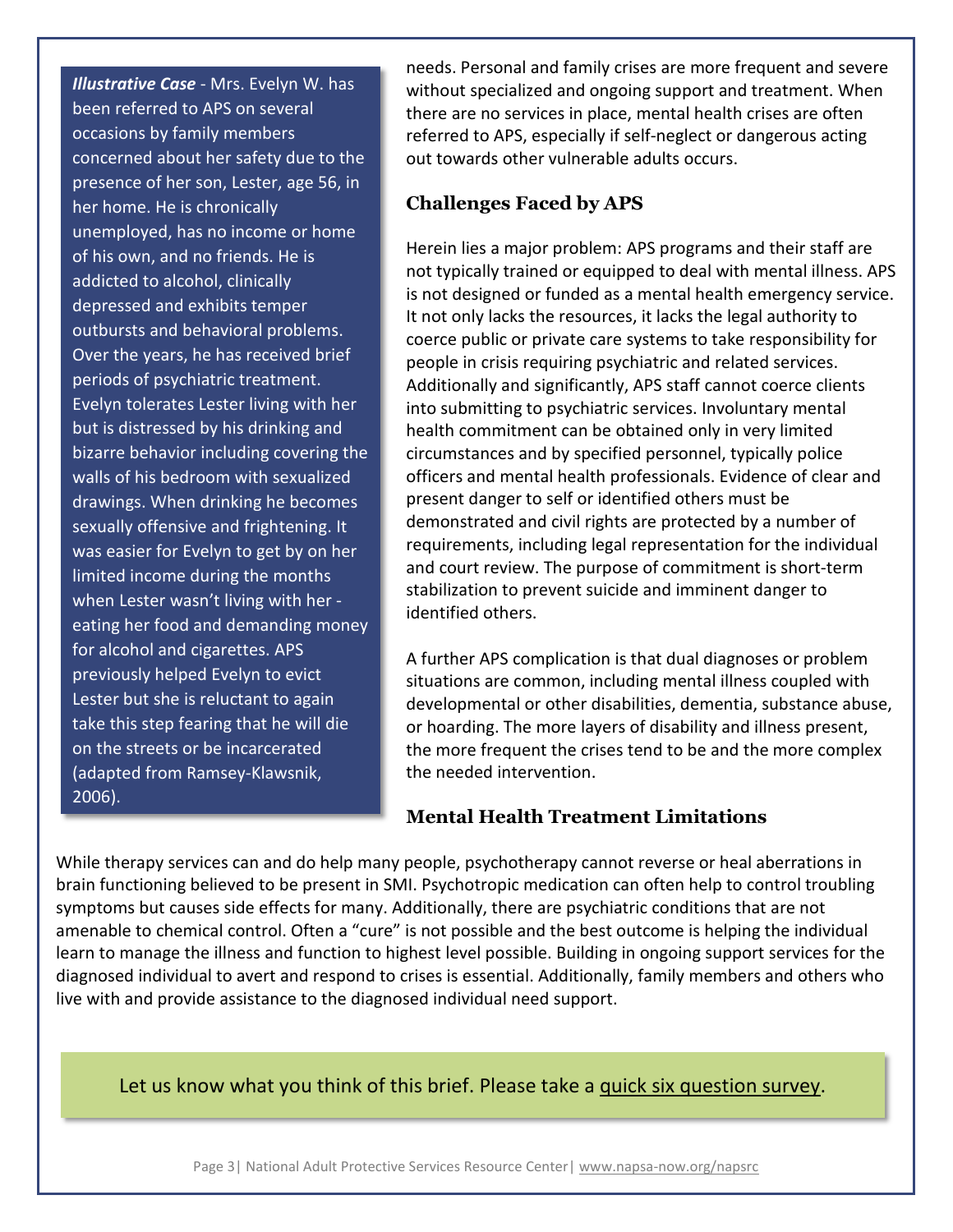#### **NAPSRC Mental Health Survey Findings**

Our brief nationwide survey of APS administrators produced a response rate of 54%. The most common challenges reported in managing cases involving mental illness were: insufficient resources (lack of client housing, placements, in-patient care, and mental health services); clients refusing services; lack of staff training and expertise regarding mental illness; and need for better collaboration with the mental health and related agencies.

**APS programs and their staff are not typically trained or equipped to deal with mental illness. APS is not designed or funded as a mental health emergency service.**

Only 26% of the respondents have mental health consultation available to their staff statewide while another 11% have this only in limited areas. Three states have contractual arrangements with clinicians to consult on complex cases. Other states (5) have informal arrangements with clinicians in limited areas. Among the programs that have mental health consultation, 75% have found it helpful.

Most of the respondents (78%) have one or more multi-disciplinary teams operating but only half have a participating mental health clinician.

Only one-quarter of the respondents track mental health data. Among the four states that provided this data, on average 31% of victims had a mental illness. Only three states provided data regarding perpetrators displaying mental illness yielding a mean of 13%.

#### **APS System-Level Suggestions**

Data is essential for demonstrating the existence of a social problem and the need for resources to address it. It is significant that presently only one-quarter of the statewide APS programs that responded to the NAPSRC Mental Health Survey collect and analyze data regarding cases involving mental illness. Practice reveals that APS frequently handles mental health cases and that many are difficult to resolve. Therefore, the careful collection and analysis of data regarding APS victims and perpetrators demonstrating mental illness is warranted. The National Adult Maltreatment Reporting System (NAMRS) is a voluntary national APS data collection system being developed with funding from the Department of Health and Human Services. Up to 60 case-level data elements will be collected from states able to submit some or all of those elements. Information on victims, perpetrators, types of abuse, and services provided will be collected, including mental health elements regarding both victims and perpetrators. This data will likely prove useful in justifying needed resources, collaborations, and program planning to effectively manage mental health cases confronting APS.

In recent years, APS programs have expanded their use of consultants as subject matter experts to help staff analyze and intervene in highly complex cases. Many programs now have access to specialists such as nurses, forensic accountants, and clinicians skilled in conducting cognitive capacity evaluations. Our survey

**Obtaining consultation from qualified mental health clinicians within APS programs is highly recommended.**

revealed that few states have clinicians to consult on complex mental health cases but that most programs with this consultation have found it helpful. Obtaining consultation from qualified mental health clinicians within APS programs is highly recommended. Clinicians can be educated to understand APS program goals, challenges, and limitations and can then advise on policies relative to handling mental health cases, problem-

Page 4| National Adult Protective Services Resource Center| [www.napsa-now.org/napsrc](http://www.napsa-now.org/resource-center/main/)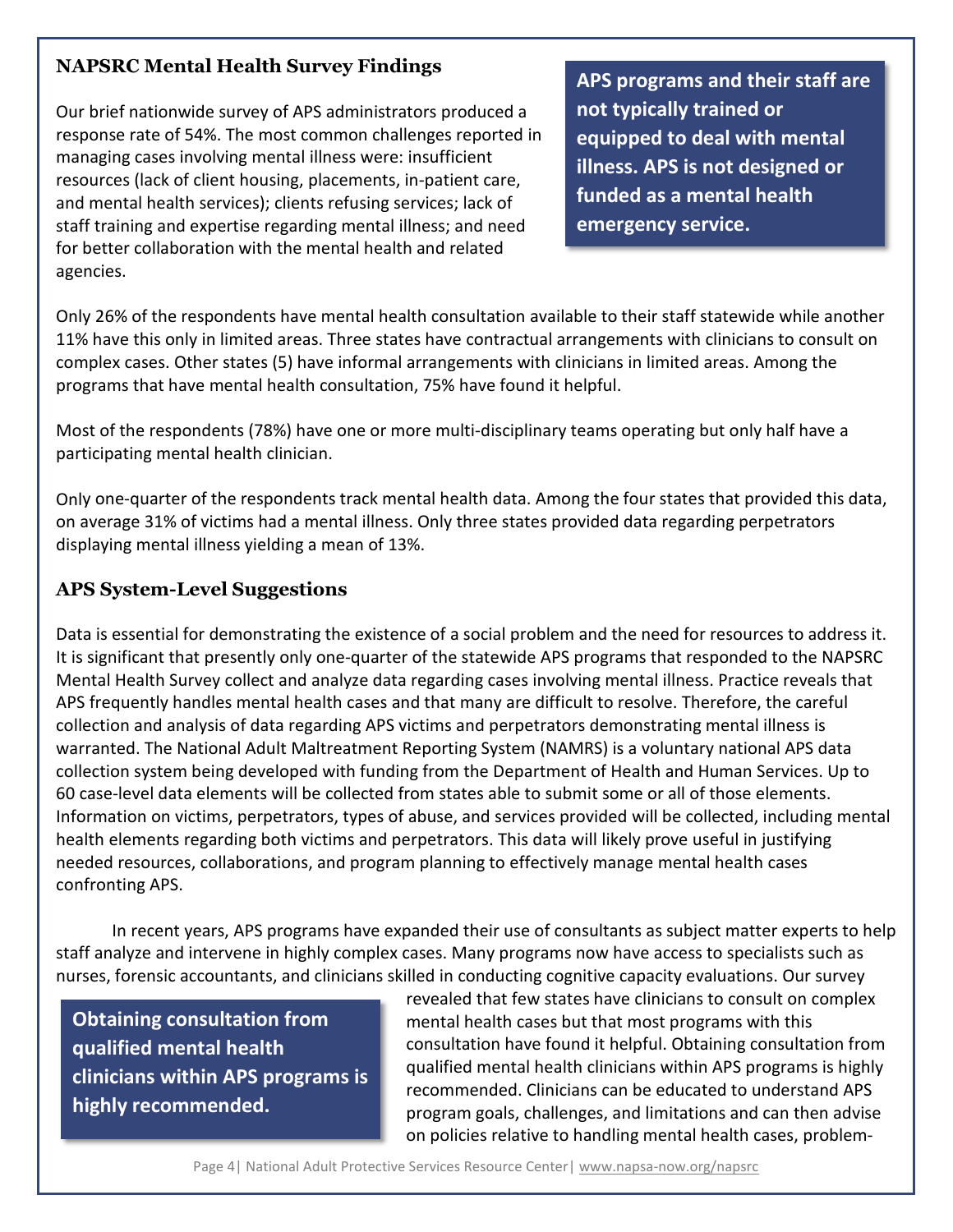solve especially complex cases with supervisors and workers, serve as liaisons between APS programs and mental health services, train staff regarding diagnoses and medications and treatment/case management approaches, and assist staff to assess client and worker safety and dangerousness.

#### **Casework and Supervisory Strategies**

When handling challenging cases involving people who have mental illnesses, it is helpful to remember that no one choses to become psychiatrically ill. People who have a mental illness and their families suffer tremendously. We can forget this when dealing with the challenging behaviors that can accompany mental illness. Behaving in a trustworthy manner, treating people with respect, and honoring right to selfdetermination is essential to building rapport, the first step in providing assistance. Offer options and choices and expect fear-based behaviors that may not make sense to observers. Do not belittle symptoms or suffering and provide encouragement that things can improve. Assess client needs, worries, problems, and goals and offer possible solutions that may be tolerable to the client. Practitioners may find it helpful to review the video: "A Mother Never Gives Up Hope" (Terra Nova Films, 2009) when working with victims like Mrs. W. who was mistreated by her mentally ill adult son.

When working with clients who display delusional thinking (as in the example of Mrs. T.) refrain from either challenging or appearing to join in false belief(s). Express concern for the impact of the belief on the client and attempt to problem-solve with the client and involved caring others. Express concern for the client's anxiety, fear, upset, and worries. Ask clients if there are people whom they trust that you may contact. Try to connect them with sources of help they can tolerate (MD, clergy, senior center, neighbor, family member). In Mrs. T.'s case, expressing concern for the upset and worry that plagued her (instead of either telling her that she was mistaken or appearing to believe her account) led to Mrs. T. cooperating with APS services. Mrs. T.'s adult daughters, physician, and local senior center were involved in the intervention plan. The daughters increased their social support to Mrs. T. and the physician arranged for a psychiatric nurse practitioner to evaluate and prescribe anti-psychotic medication. Both interventions were helpful, along with APS negotiating (with Mrs. T.'s consent) to restore gas service. Mrs. T. also was referred to and joined a group that met regularly at the senior center to further reduce her social isolation and thereby facilitate remaining stable and oriented.

Expect that workers struggling with mental health cases will require careful and perhaps intensive supervision. It can be very challenging to build casework relationships and successfully intervene with clients demonstrating certain diagnoses, such as Personality Disorders or Major Depression, and symptoms such as delusional thinking. Increased support and guidance from a skillful supervisor is invaluable in helping workers to create and implement effective casework boundaries and intervention strategies.

# **APS Role in Mental Health**

There are key steps that we can all take to maximize our mental and physical health. Critically important are good nutrition, having a safe living environment, enjoying social interactions and support, exercising regularly, and otherwise engaging in a healthy life style. When our basic needs are met, both physical and mental health is optimized. APS programs are hard at work every day helping their clients achieve these steps and in this way contributing to the optimal mental health and functioning of their clients.